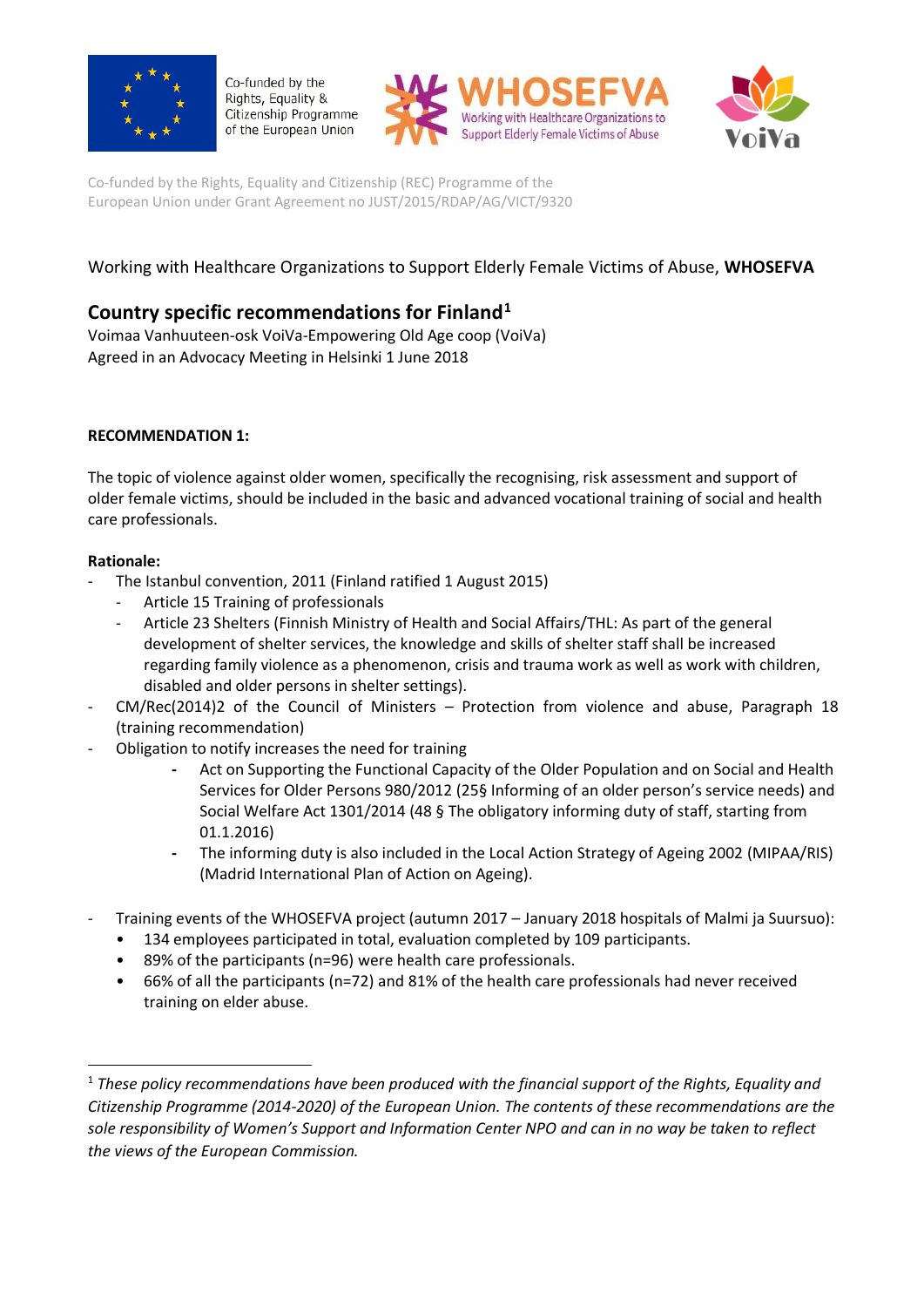

Co-funded by the Rights, Equality & Citizenship Programme of the European Union





Co-funded by the Rights, Equality and Citizenship (REC) Programme of the European Union under Grant Agreement no JUST/2015/RDAP/AG/VICT/9320

## Training events (4) in April 2018:

- 58 participants in total
- 64% (n=34) had never received training on elder abuse, 36% (n=19) had received some (1 person did not answer.).

## **RECOMMENDATION 2**:

Data on elder abuse should be systematically collected in social and health care services.

### **Rationale:**

- Local Plan of Action on Ageing 2002 (MIPAA/RIS) (Madrid International Plan of Action on Ageing): Paragraph 19 states that *Member States shall carry out an effective investigation into credible claims that violence or abuse against an older person has occurred, or when the authorities have reasonable grounds to suspect that such ill-treatment has occurred (no investigation when no suspicion raised)*
- Is Finland the safest country of the world for everyone? Report:
	- The report is part of the 100 Equality Acts programme of the National Council of Women of Finland and the Council for Gender Equality.
	- The Ministry of Interior Affairs published 31 May 2018 the following statement: Elder abuse perpetrated by those close to the elderly victims is believed to stay unknown to authorities due to shame, among other issues. The majority of homicides with female victims occur in relationships.
	- Violence perpetrated by those close to the victim is often hidden due to shame experienced by the victim. This concerns both women and older people.

### **RECOMMENDATION 3:**

The situation of older women and particularly their risk of experiencing violence should be taken into account in the every-day work of authorities.

### **Rationale:**

- The Local Plan of Action on Ageing 2002 (MIPAA/RIS) (Madrid International Plan of Action on Ageing): Minimize the risks to older women of all forms of neglect, abuse and violence by increasing public awareness of, and protecting older women from, such as neglect, abuse and violence, especially in emergency situations.
- Report: Is Finland the safest county in the world for all?
	- the report (KPMG Oy Ab & WoM Oy 25.5.2018) studied safety from the point of view of different population groups in Finland
	- conclusion: older people, especially those with limited income and pensions create a particularly vulnerable group of citizens. Hence the safety of older people must be considered better in the future.
	- Specific issues noticed: The poverty and living alone of older women
- National Institute for Health and Welfare (THL) Statistical report 42/2017: The majority of clients requiring regular home care are older women: